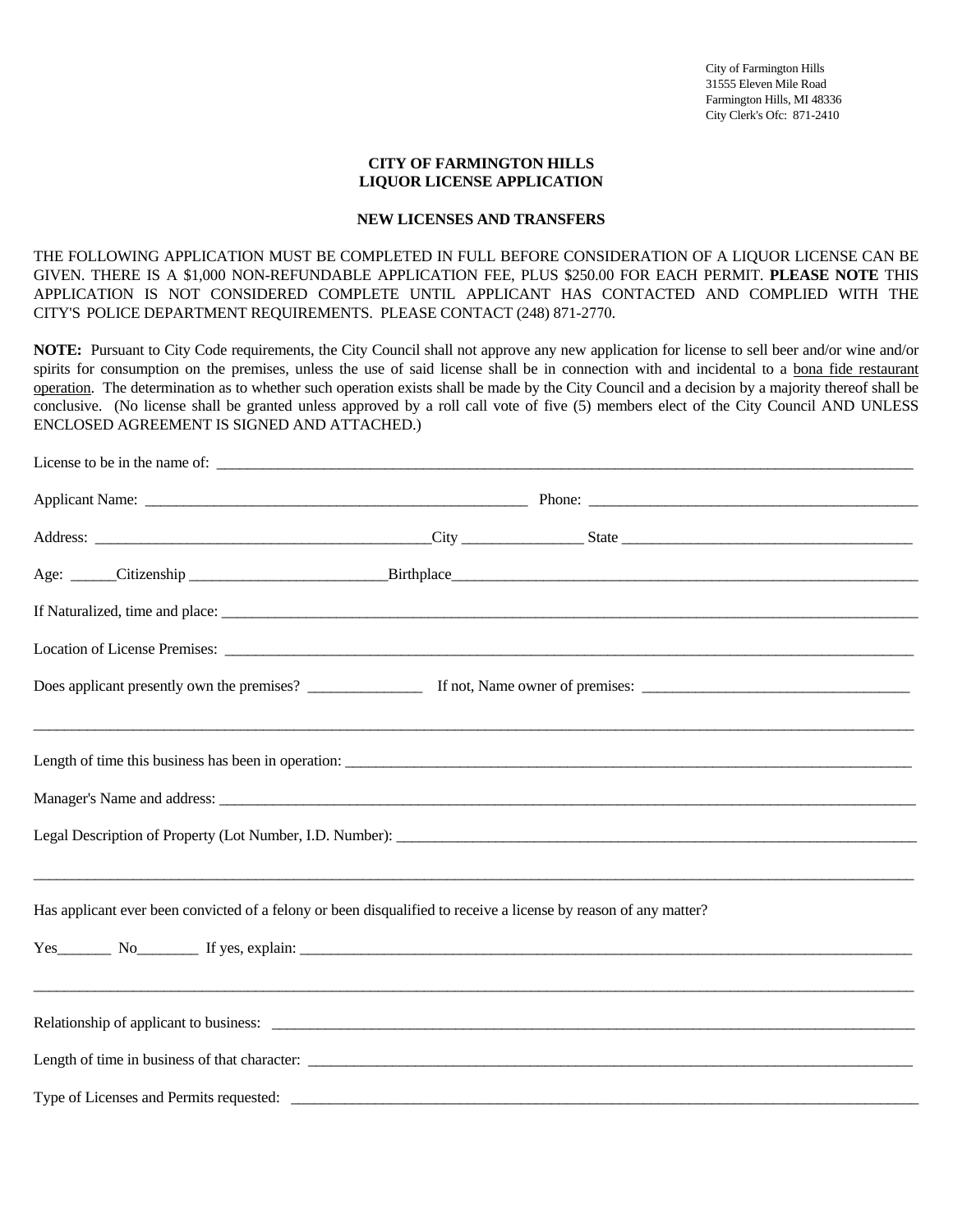Please provide a breakdown of the anticipated revenues from food and non-alcoholic beverages, alcoholic beverages and other revenues and attach a copy of your full food menu:\_\_\_\_\_\_\_\_\_\_\_\_\_\_\_\_\_\_\_\_\_\_\_\_\_\_\_\_\_\_\_\_\_\_\_\_\_\_\_\_\_\_\_\_\_\_\_\_\_\_\_\_\_\_\_\_\_\_\_\_\_\_\_\_\_\_\_\_\_\_\_\_\_\_\_\_\_\_\_\_\_\_\_\_\_

\_\_\_\_\_\_\_\_\_\_\_\_\_\_\_\_\_\_\_\_\_\_\_\_\_\_\_\_\_\_\_\_\_\_\_\_\_\_\_\_\_\_\_\_\_\_\_\_\_\_\_\_\_\_\_\_\_\_\_\_\_\_\_\_\_\_\_\_\_\_\_\_\_\_\_\_\_\_\_\_\_\_\_\_\_\_\_\_\_\_\_\_\_\_\_\_\_\_\_\_\_\_\_\_\_\_\_\_\_\_\_\_\_\_\_

\_\_\_\_\_\_\_\_\_\_\_\_\_\_\_\_\_\_\_\_\_\_\_\_\_\_\_\_\_\_\_\_\_\_\_\_\_\_\_\_\_\_\_\_\_\_\_\_\_\_\_\_\_\_\_\_\_\_\_\_\_\_\_\_\_\_\_\_\_\_\_\_\_\_\_\_\_\_\_\_\_\_\_\_\_\_\_\_\_\_\_\_\_\_\_\_\_\_\_\_\_\_\_\_\_\_\_\_\_\_\_\_\_\_\_

\_\_\_\_\_\_\_\_\_\_\_\_\_\_\_\_\_\_\_\_\_\_\_\_\_\_\_\_\_\_\_\_\_\_\_\_\_\_\_\_\_\_\_\_\_\_\_\_\_\_\_\_\_\_\_\_\_\_\_\_\_\_\_\_\_\_\_\_\_\_\_\_\_\_\_\_\_\_\_\_\_\_\_\_\_\_\_\_\_\_\_\_\_\_\_\_\_\_\_\_\_\_\_\_\_\_\_\_\_\_\_\_\_\_\_

|                                                                                                                                                                                                                                                                                                  | <b>Existing Building</b> | <b>New Construction</b> |
|--------------------------------------------------------------------------------------------------------------------------------------------------------------------------------------------------------------------------------------------------------------------------------------------------|--------------------------|-------------------------|
| Size of Site:                                                                                                                                                                                                                                                                                    |                          |                         |
| Size of Building:                                                                                                                                                                                                                                                                                |                          |                         |
| <b>Seating Capacity</b>                                                                                                                                                                                                                                                                          |                          |                         |
| Capacity of Other Uses:                                                                                                                                                                                                                                                                          |                          |                         |
| Number of Floors:                                                                                                                                                                                                                                                                                |                          |                         |
| Present Zoning                                                                                                                                                                                                                                                                                   |                          |                         |
| Required Zoning:                                                                                                                                                                                                                                                                                 |                          |                         |
| Cost of necessary construction/remodeling:                                                                                                                                                                                                                                                       |                          |                         |
|                                                                                                                                                                                                                                                                                                  |                          |                         |
|                                                                                                                                                                                                                                                                                                  |                          |                         |
| Do you presently operate any other restaurants? ________ If so, provide name and address of those establishments:                                                                                                                                                                                |                          |                         |
|                                                                                                                                                                                                                                                                                                  |                          |                         |
| Please list an accurate record and history of any liquor license violations by the applicant, by a corporation of entity the applicant has worked for<br>or had a substantial interest in, or by a parent or subsidiary corporation of the applicant for the immediate preceding five (5) years: |                          |                         |
|                                                                                                                                                                                                                                                                                                  |                          |                         |
|                                                                                                                                                                                                                                                                                                  |                          |                         |
| If Partnership, names/addresses of partner(s)                                                                                                                                                                                                                                                    |                          |                         |
| If Corporation, names/addresses of officers:                                                                                                                                                                                                                                                     |                          |                         |
|                                                                                                                                                                                                                                                                                                  |                          |                         |